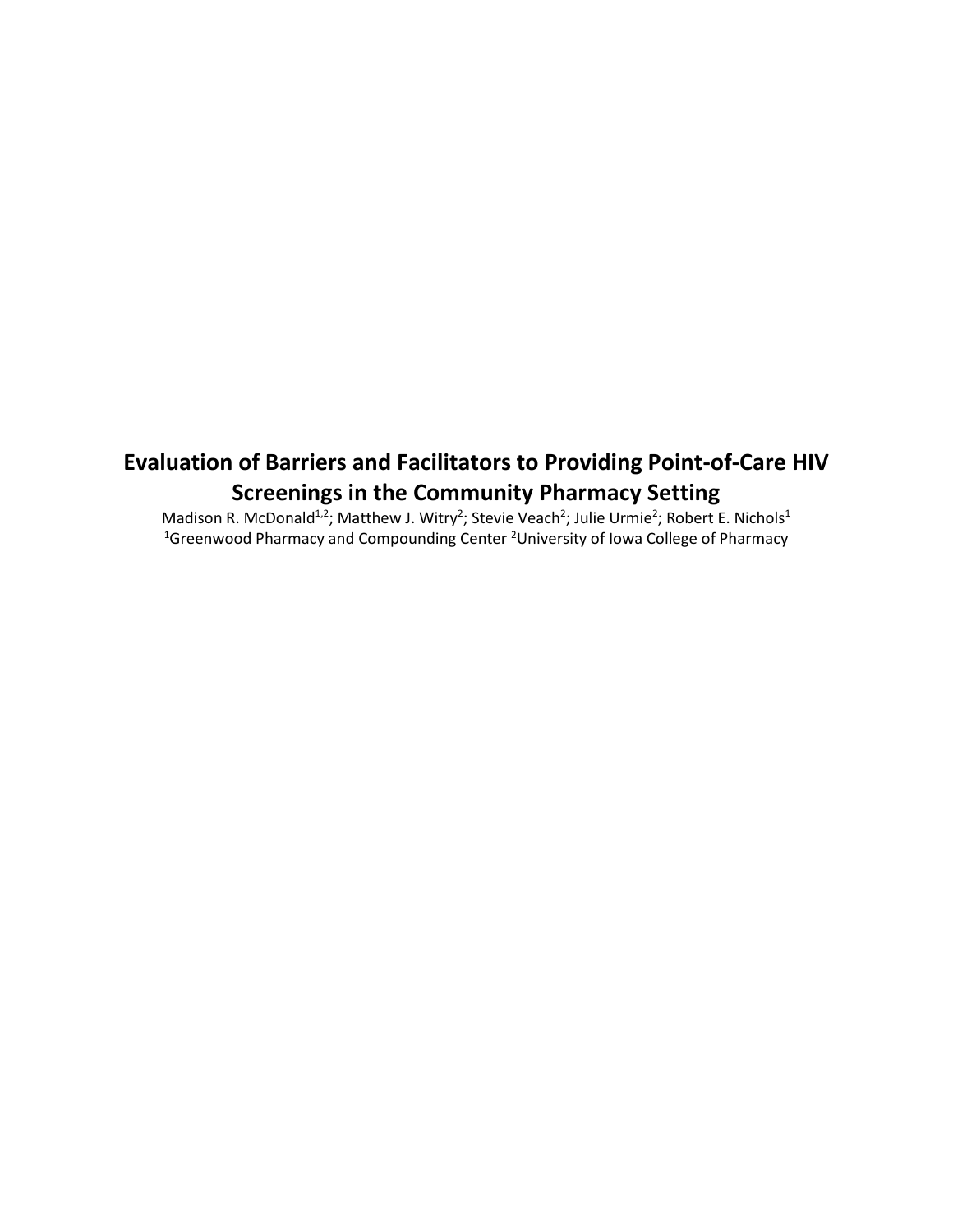#### **Incentive Grant Category**

Residents and their preceptors

#### **Financial support**

Support of this project has been provided by the APhA Foundation through an APhA Foundation Incentive Grant.

#### **Abstract**

**Background/Objectives:** The objectives of this project are to: 1) identify the challenges to offering pointof-care HIV screenings in a community pharmacy setting and 2) assess pharmacist' satisfaction levels in all components of the point-of-care HIV screening project. Beginning in January of 2019, twelve pharmacies in the state of Iowa began offering point-of-care HIV screenings to patients in their communities at no charge through the support and oversight of the Iowa Pharmacy Association (IPA) in collaboration with the Iowa Department of Public Health (IDPH). The ability to offer point-of-care testing, such as HIV screenings, in the community pharmacy setting may allow for an expansion of patient care services, especially in settings with limited access to health care. Often, HIV is diagnosed well after initial infection once the disease has had time to progress and the patient has become more ill. Expanding patient access to screening services by offering them in settings such as community pharmacies could decrease late diagnoses and improve long-term health.

**Methods:** This study will use brief surveys and semi-structured interviews of participating pharmacists to address the study objectives. Online surveys will be distributed via email to pharmacists at the twelve participating pharmacy locations who have received training to participate in the HIV screening program. The survey questions will assess training, resources required, and how HIV screening services fit into pharmacy workflow. Survey questions will be formulated as yes/no, text entry, and using agreement scales. Following submission of the surveys, a video conference interview with the site champion at each pharmacy will be conducted. The site champions include 11 pharmacists and 1 registered nurse. These interviews will be recorded and transcribed. The interviews will expand upon the survey responses to assess challenges that were identified prior to, and during the screenings, and assess strategies to overcome barriers. The transcripts will be coded to sort comments into topic categories and representative quotes will be selected. The survey and interview data will be used to summarize the range of participant experiences, describe how barriers were addressed, and provide evidence for the sustainability of HIV screening services. Adjustments were made after difficulty scheduling zoom or phone interviews with the participating pharmacists, and a second survey was developed to gather similar information to an interview. Additionally, the data will be used to identify areas for improvement. These analyses could then be applied to similar point-of-care testing in the community pharmacy setting.

**Results:** Pharmacists with varying backgrounds, education, and experiences all reported feeling comfortable providing point-of-care HIV screenings to patients in their communities. Some barriers to offering this service were identified; marketing, time, and patient interest being the main components; and identification of these barriers would allow for them to be overcome to continue to provide this and other point-of-care screening services in the community. Participating pharmacies have already taken some action to overcome the challenges they identified and continue to successfully offer point-of-care HIV screening at their locations.

**Conclusions:** The results of this study will be significant to patient care because successful integration of point-of-care screenings in the community setting increases patient access to care and improves public health outcomes.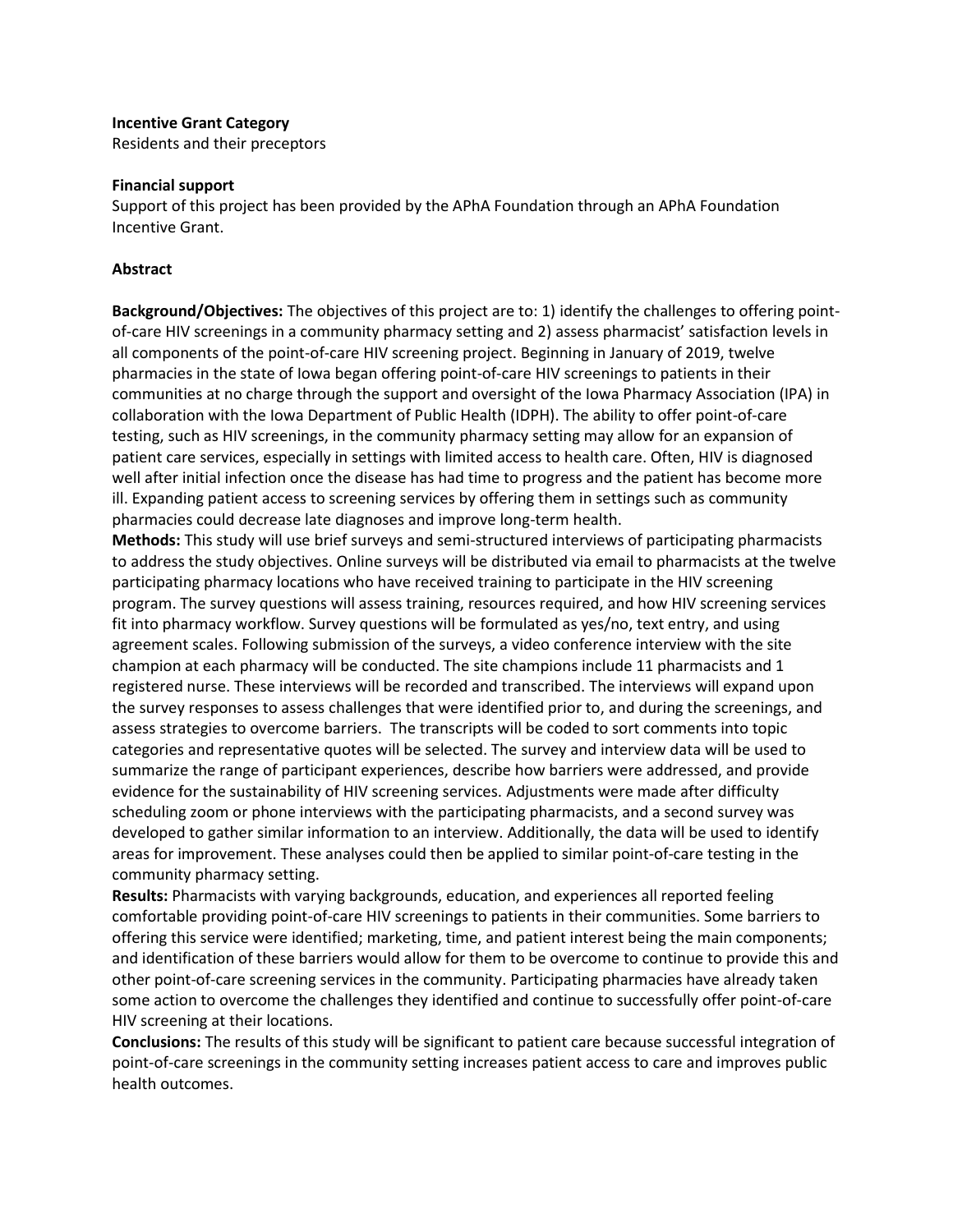#### **Introduction**

Beginning in 2018, the Iowa Pharmacy Association (IPA), in partnership with the Iowa Department of Public Health, partnered with 13 community pharmacies in Iowa to offer free HIV screenings to patients.<sup>1</sup> The HIV screenings began in January of 2019 following the project development and training provided by the IPA. The mission of the project was to implement a community pharmacy-based HIV screening and referral program that fully utilizes the knowledge and expertise of community pharmacists to improve the health of at-risk patients and the community in a safe and cost-effective way. The HIV screenings consisted of an education prior to and following the completion of the screening, a finger-stick to gather a blood sample using an INSTI HIV-1/HIV-2 test. Following completion of the screening, the pharmacies completed a case report and a referral as appropriate. These steps are laid out in table 1 below.

| <b>Table 1: Point-of-Care HIV Screening Steps</b>                               |
|---------------------------------------------------------------------------------|
| <b>Step 1:</b> Explain information brochure to the patient                      |
| Confidential vs. anonymous                                                      |
| Screening vs. confirmatory                                                      |
| Negative vs. reactive                                                           |
| <b>Step 2:</b> Complete HIV Information and Testing Agreement                   |
| Use minor consent form in the patient is 15-17 years of age                     |
| Step 3: INSTI HIV-1/HIV-2 test                                                  |
| If positive, proceed to step 4                                                  |
| If negative, proceed to step 6                                                  |
| <b>Step 4:</b> Complete rapid-HIV screening case report form                    |
| Form provided and required by the Iowa Department of public health              |
| <b>Step 5:</b> Active referral/Coordination of confirmatory testing agreement   |
| Preliminary positive test results are then referred to an IDPH-funded test site |
| <b>Step 6: Referral Card</b>                                                    |
| Given for both reactive and negative                                            |
| Includes active referral if reactive                                            |

In 2013, Gubbins, et al. examined point-of-care testing for infectious diseases in the community pharmacy setting to expand pharmacy practices.<sup>2</sup> For many patients, especially in underserved communities, the pharmacist is their most accessible healthcare provider. Offering point-of-care testing, such as HIV screening, in the community pharmacy setting could lead to earlier detection and improved disease state management. The barriers identified in this review included a lack of pharmacist training for testing administration and lack of outside recognition regarding the value of pharmacy-based services.

A similar pilot project published in 2014 implemented HIV testing services in community pharmacies and retail clinics serving members of urban and rural communities.<sup>3</sup> Twenty-one sites participated and at the end of the project, 17 sites planned to continue offering testing services with plans to utilize support from health departments or other organizations. The results from this pilot study indicated that there is a place for HIV screening services through community pharmacies, and potentially extended access to communities without already existing services.

In 2019, Iowa reported 98 diagnoses of HIV in the state. While this is the lowest number reported since the number peaked in 2016, 20% of these reported diagnoses were identified as "late testers", or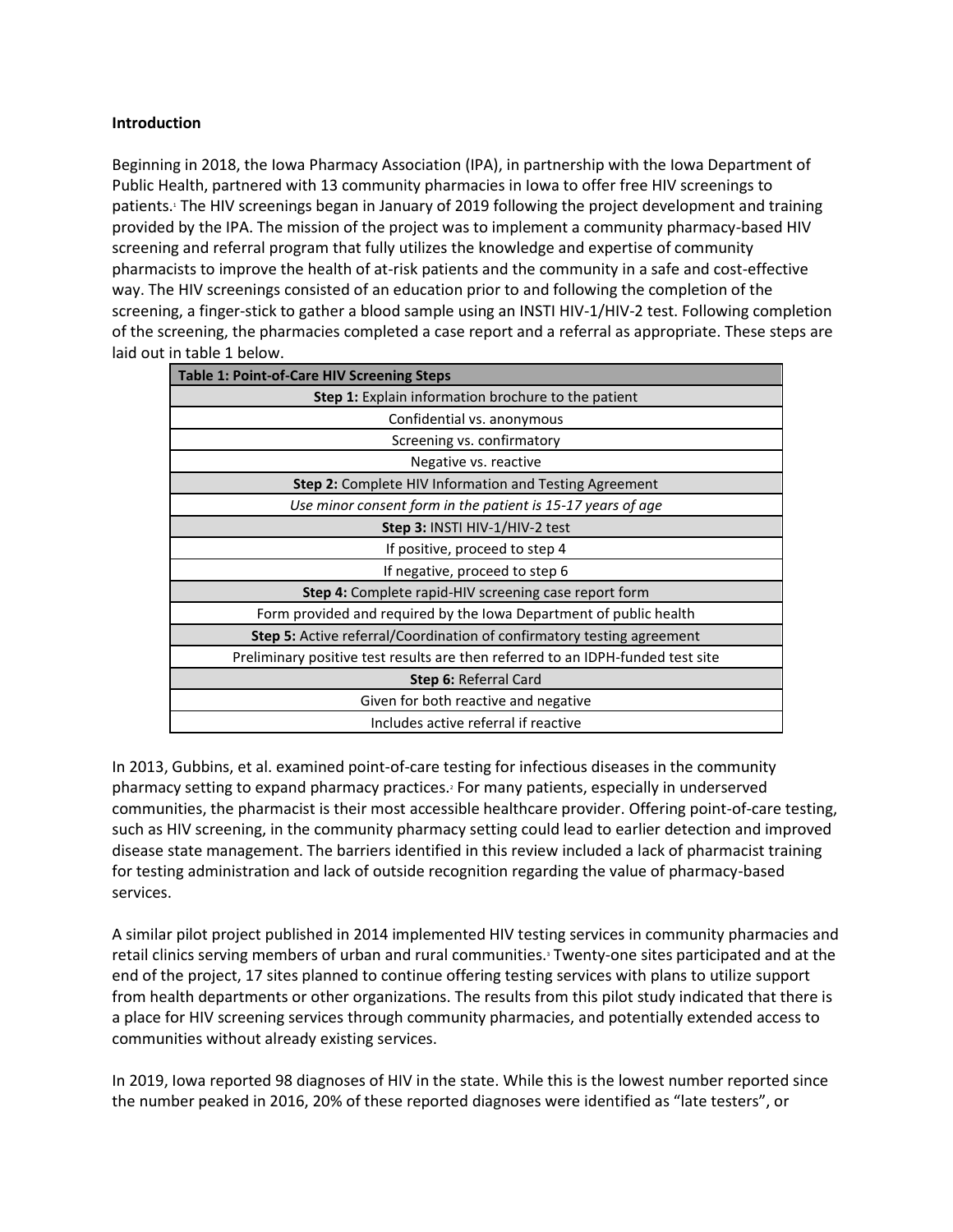someone who is diagnosed with AIDS within 3 months of their initial diagnosis. Though the numbers have been decreasing in recent years, the availability of services such as testing and counseling in the community pharmacy setting may allow Iowa to decrease these numbers even further. The expansion of patient-care services in the community pharmacy setting could decrease the number of patients whose HIV diagnosis is late and could be applied to additional disease to improve patient care.

This project will use brief surveys and semi-structured interviews of the pharmacists at the 13 Iowa pharmacies who have participated in the HIV screenings since initiation of the screenings in January of 2019. The goal is to identify barriers related to training, marketing, workflow, counseling, and conducting the screenings. In addition to the identification of the barriers, interviews will include probing the ways these pharmacies were, or were not, able to overcome the challenges to provide a successful service. The sustainability of this service will be established by determining common barriers and what methods were successful in overcoming those challenges, as well as evaluating how the services fit into and expand current patient-care workflow. Additionally, the interview with the participating pharmacists will allow for the assessment of the comfort levels both for screening administration and patient counseling. The pharmacies participating in the HIV screening are in clinics as well as standalone community pharmacy locations. This variation may allow for investigating how differences in the settings contributes to the different barriers encountered during the screenings.

This project is significant to improving patient care because determining the barriers and facilitators of point-of-care screening in the community pharmacy setting both allows the pharmacist to practice at their full potential and increases patient care access. For many patients, a community pharmacist is the main healthcare provider they have access to. This is especially true in rural or underfunded communities. By combining education on various disease states and medications, including HIV treatments and prevention, with the training to conduct point-of-care testing, pharmacists have the unique opportunity to increase early disease detection and provide additional education to patients who are at-risk. The feasibility of the currently offered HIV screening in these community pharmacies could additionally be expanded to other types of point-of-care testing, allowing for the continued expansion of patient care services in various community pharmacy settings.

#### **Objectives**

The objective of this study is to 1) identify challenges and facilitators to offering point-of-care HIV screening in a community pharmacy setting and 2) assess pharmacist comfort levels in all aspects of the project – training, testing, and patient education, and counseling.

#### **Methods**

*Setting:* Twelve community pharmacies throughout Iowa are participating in the HIV Screening project with the Iowa Pharmacy Association (IPA) and Iowa Department of Public Health (IDPH). Nine of these pharmacies are standalone community pharmacies and three are located within healthcare facilities – two affiliated with major hospital systems and one with a health center. Most of the pharmacies involved in the study are in northeastern Iowa counties: Black Hawk, Bremer, Fayette, and Winneshiek counties. Three participating pharmacies reside in the southern Iowa counties of Cass and Marion. Comparatively, these counties reported varying prevalence of HIV disease in the 2019 report, with Black Hawk county having the highest prevalence. Black Hawk county is also the county with the largest number of participating pharmacies – 5 out of 12.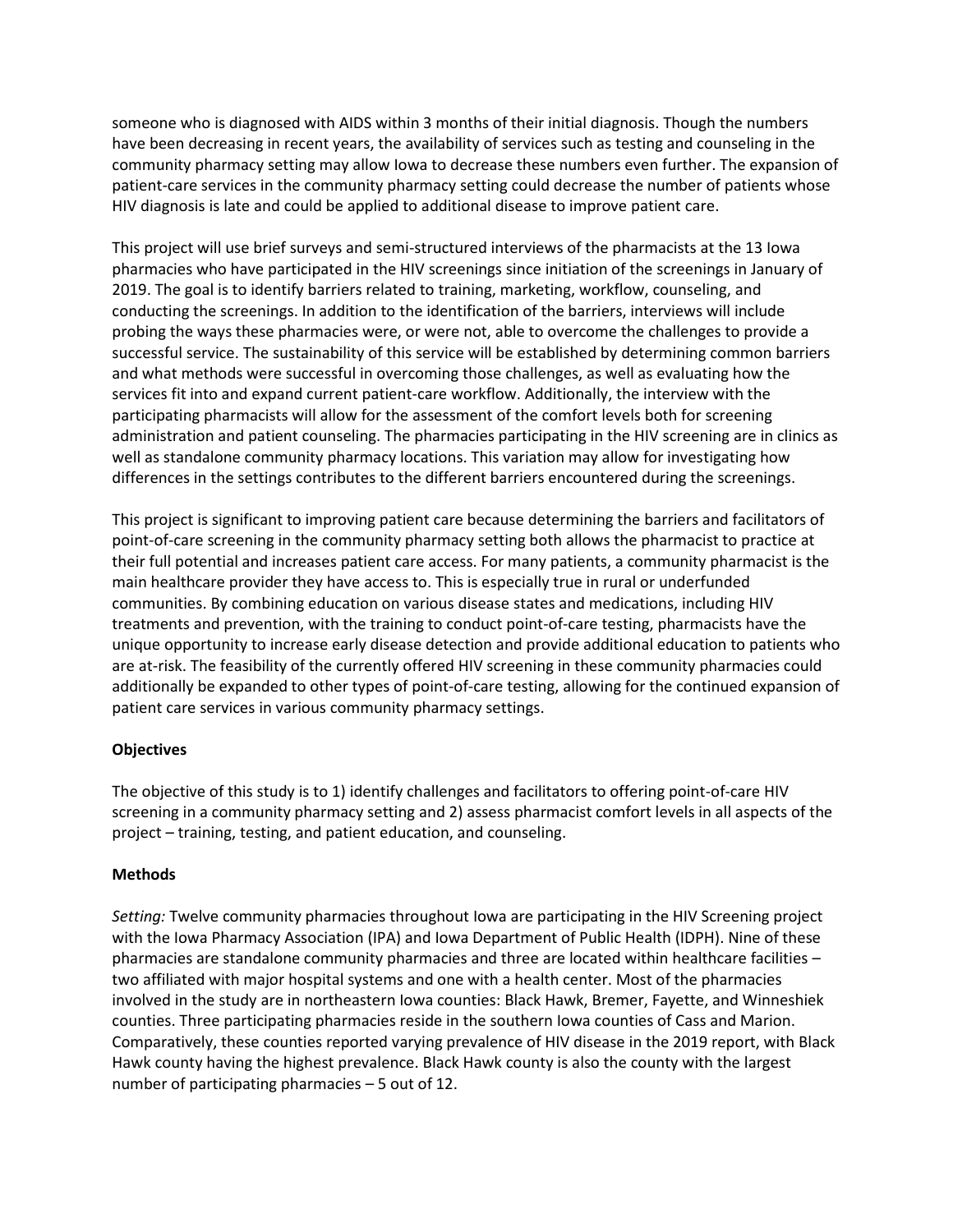*Participants:* Each participating site identified a "site champion" in the project with the Iowa Pharmacy Association. The contact information for that practitioner was provided by the IPA, and possible participants were contacted directly via email. One champion declined participation due to being new to the site and the project, however an additional contact was made for that pharmacy to still allow them participation. Any member of the pharmacy team who had completed the point-of-care HIV screening training through the IPA were eligible to complete the surveys.

Final participants included 7 pharmacists (table 2). The participating pharmacists are in positions including clinical pharmacist, pharmacy manager, pharmacist-in-charge, and co-owner; six of the seven pharmacists hold a Doctor of Pharmacy degree and have been in practice for over 10 years.

| Table 2: Demographics                  |               |  |  |  |  |
|----------------------------------------|---------------|--|--|--|--|
| <b>Current Position</b>                |               |  |  |  |  |
| <b>Clinical Pharmacist</b>             | 3             |  |  |  |  |
| Pharmacy Manager/ Pharmacist-in-Charge | 3             |  |  |  |  |
| Co-Owner                               | $\mathfrak z$ |  |  |  |  |
| <b>Degree</b>                          |               |  |  |  |  |
| Doctor of Pharmacy                     | 6             |  |  |  |  |
| <b>Registered Pharmacist</b>           | 1             |  |  |  |  |
| <b>Years in Practice</b>               |               |  |  |  |  |
| < 10                                   |               |  |  |  |  |
| 10-20                                  | 5             |  |  |  |  |
| >20                                    |               |  |  |  |  |

*Design:* The initial survey was created specifically for this project through Qualtrics and distributed electronically to each of the participating pharmacies via contact information provided by the IPA. The survey (Appendix A) consisted of thirteen questions and was developed to be fully anonymous.

The goal at each site was for the survey to be completed by the site champion, as well as any other pharmacists or pharmacy team members trained in conduction of the HIV screenings and counseling. The surveys are to be completed prior to a scheduled interview.

The interview questions planned to be structured around the survey questions to further build upon the information collected through the responses. However, when the initiation of COVID-19 vaccinations was added to many pharmacies' workflows, the ability to complete formal interviews was significantly diminished. To combat this, a second Qualtrics survey (Appendix B) was created to allow survey respondents to expand upon their initial survey responses on their own time. The second survey consisted of four fill-in-the-blank questions. These four questions took the main challenges identified – pharmacist time and scheduling and advertising abilities – as well as the responses relating to comfort levels and assessed what adjustments were made to overcome those challenges. At this time, no responses have been received through the second survey.

The information collected through the initial survey has been compared and analyzed across the different locations and practice settings for themes regarding the barriers and facilitators to offering HIV screenings. Additionally, the information will then be used to assess the viability of offering continued HIV screenings or similar services in the community pharmacy setting.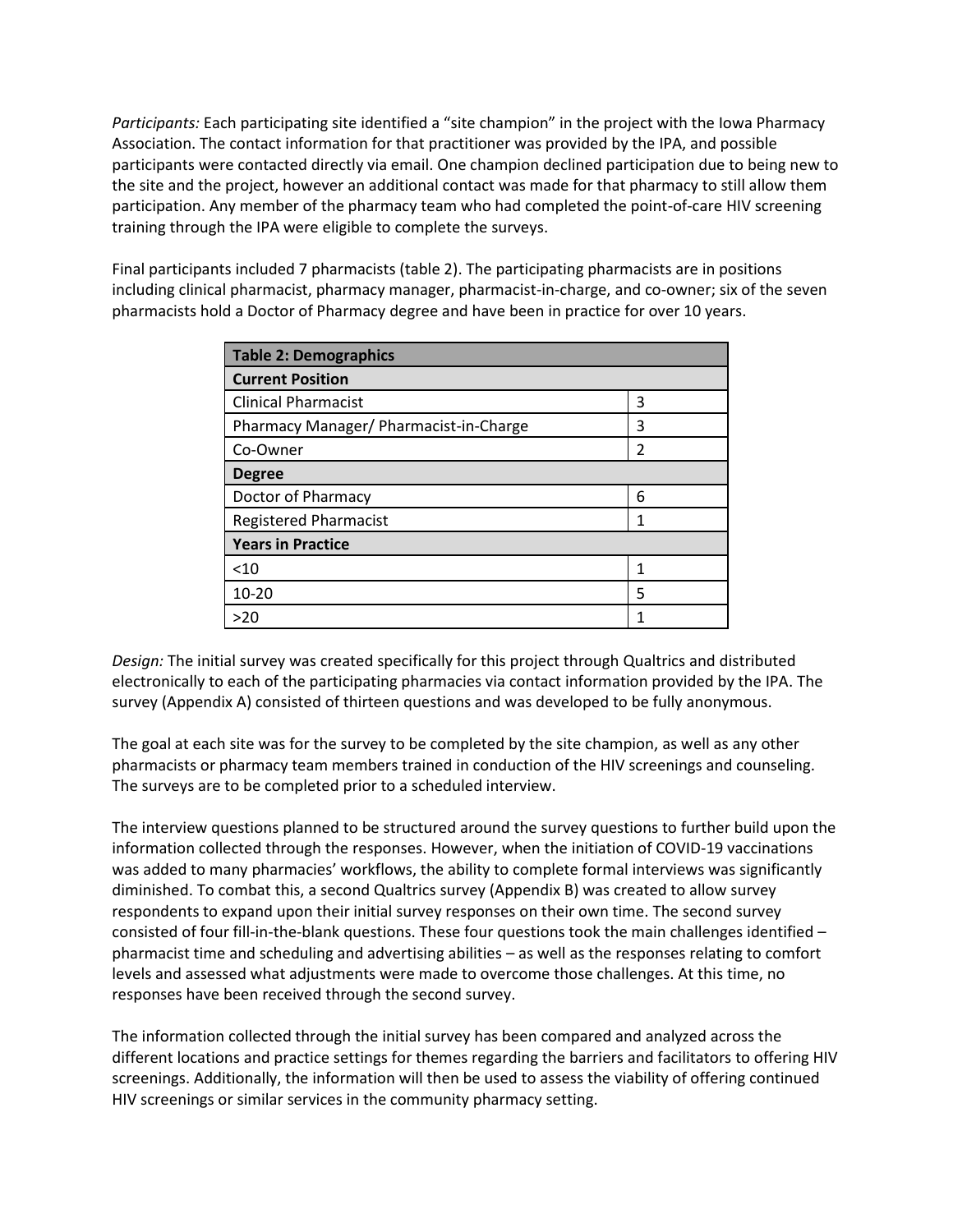#### **Results**

*Objective 1: Identification of challenges to providing point-of-care HIV screening services in a community pharmacy setting.*

At the initiation of any new service, it is common to identify challenges or barriers to successfully implementing that new product or service. The provision of point-of-care HIV screenings in community pharmacies being no exception. The IPA project is grant funded, allowing for the participating pharmacies to have access to the required testing kits and supplies and offer the screenings at no charge to their patients without being required to find the funding to do so. However, even with the financial barrier removed for both the pharmacies and the patients, there were additional challenges that pharmacies needed to overcome. Figure 1 (below) shows the breakdown of barriers that were identified by pharmacists. Although 2 (28.6%) of pharmacists reported having no barriers to providing point-ofcare HIV screenings, 5 (71.4%) did identify some sort of challenge. The most reported challenge related to the ability to advertise the new service. Some pharmacies did utilize platforms such as social media, radio, news media, and printed materials in the pharmacy to reach members of their surrounding community. Other identified barriers included pharmacist time/fitting the screenings into pharmacy workflow, and patient interest. A lack of patient interest could be directly related to a lack of marketing abilities, in those patients who would have been interested in the screenings may have not known they were available to them.



The ability of pharmacies to fit point-of-care HIV screenings into their workflow is crucial to their ability to offer this service in their practice site. Requiring patients to wait or draw attention to their request could hinder the patients' interest in completing the screening at a location, as the stigma surrounding HIV is still strong. Some of the responding pharmacists had not completed any point-of-care screenings at their practice site, however those that had completed them reported each step of the screening process taking less than 10 minutes, with four out of five reporting it to take less than 5 minutes. This would mean the entire process often takes less than 20 minutes to complete. At least one participating pharmacy utilized an online scheduler to allow patients to privately schedule their appointments ahead of time. In addition to ensuring the patients were offered complete privacy from start to finish, this also allowed the team members to be prepared for the screening and fit it into their daily workflow. Despite the challenges identified above, participants all reported feeling that their pharmacies had the abilities to offer patients privacy, fit the screening into their daily workflow, and to appropriately market the screening service to members of their communities.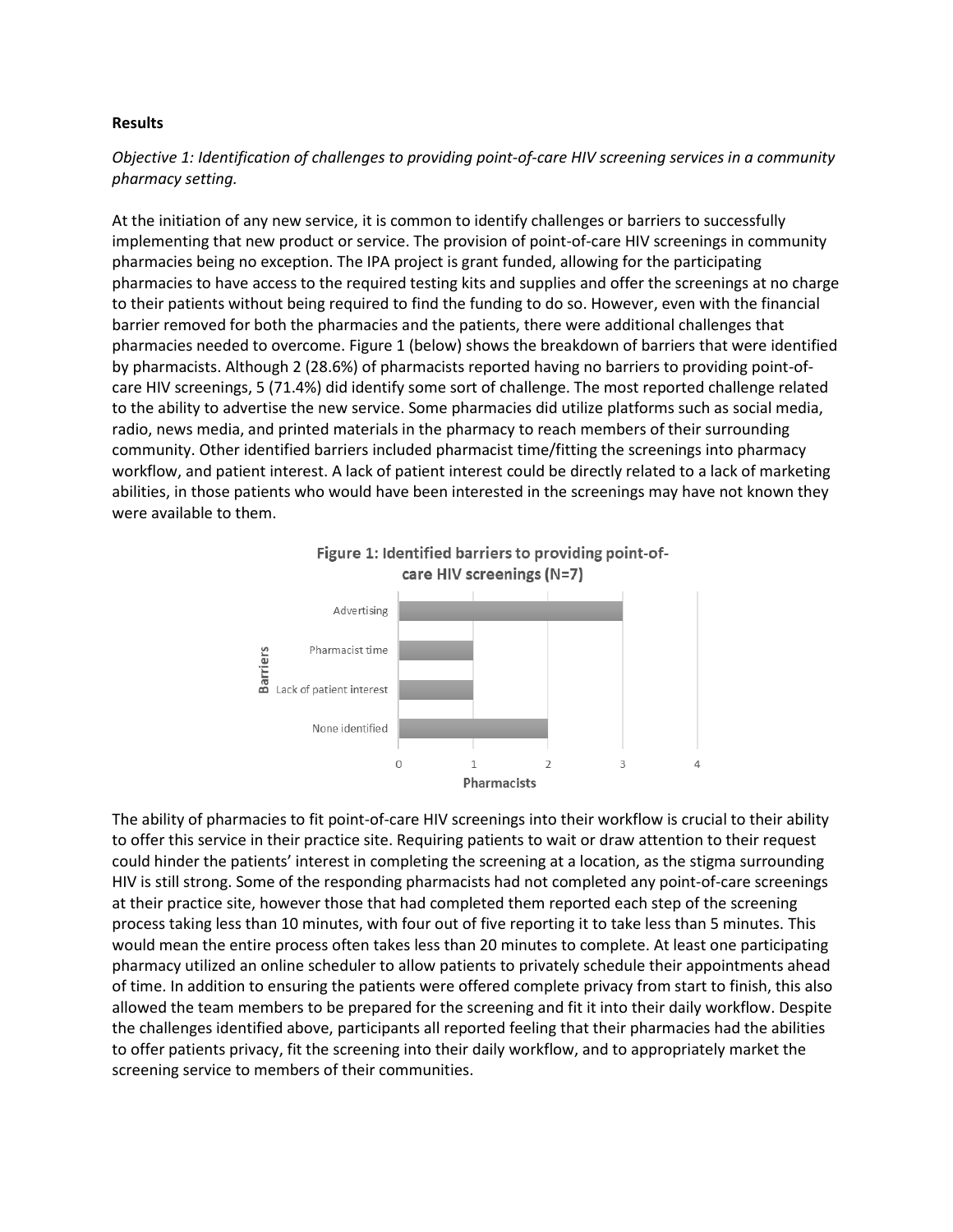*Objective 2: Assessment of pharmacist comfort levels in all aspects of the project – training, testing, patient education and counseling.*

Participating pharmacists evaluated both the training that was provided by the IPA prior to project initiation (table 3), as well as their own comfort levels at each stage of the screening (table 4). Of the 7 responding pharmacists, the majority them felt that the training they were provided was sufficient. Training was conducted in-person by members of the IPA and the IDPH at a neutral location away from the pharmacy. Though not all team members were available to attend this in-person training, the pharmacy team members who did attend were then able to return to their practice sites and pass the training along to other team members. Additionally, a binder was provided to each participating pharmacy that included project background, the appropriate paperwork, instructions for completing the screenings, and community resources. Members of the IPA continued to be available after screening initiation to continue to provide support and answer questions.

| Table 3: Evaluation of the provided training (N=7) |   |  |  |  |
|----------------------------------------------------|---|--|--|--|
| Preparation of the testing area                    |   |  |  |  |
| Needed more training                               | 1 |  |  |  |
| Right amount of training                           | 6 |  |  |  |
| <b>Pretest education and documentation</b>         |   |  |  |  |
| Needed more training                               | 0 |  |  |  |
| Right amount of training                           | 7 |  |  |  |
| Specimen collection and handling                   |   |  |  |  |
| Needed more training                               | 0 |  |  |  |
| Right amount of training                           | 7 |  |  |  |
| <b>Test result interpretation</b>                  |   |  |  |  |
| Needed more training                               | 0 |  |  |  |
| Right amount of training                           | 7 |  |  |  |
| <b>Counseling on results</b>                       |   |  |  |  |
| Needed more training                               | 3 |  |  |  |
| Right amount of training                           | 4 |  |  |  |

When asked about counseling on results, nearly half of the participating pharmacists (42.9%) did report feeling that they needed more training on that aspect. The results surrounding the training assessment correlated to the comfort level results, with nearly all (85.7%) of participants reporting feeling somewhat or extremely comfortable at each step. The steps assessed included the conduction of the point-of-care screening, the explanation of screening results, and the provision of patient education. Although some pharmacists felt they could have used more training on counseling, this did not correlate to their self-assessed comfort levels providing that patient education.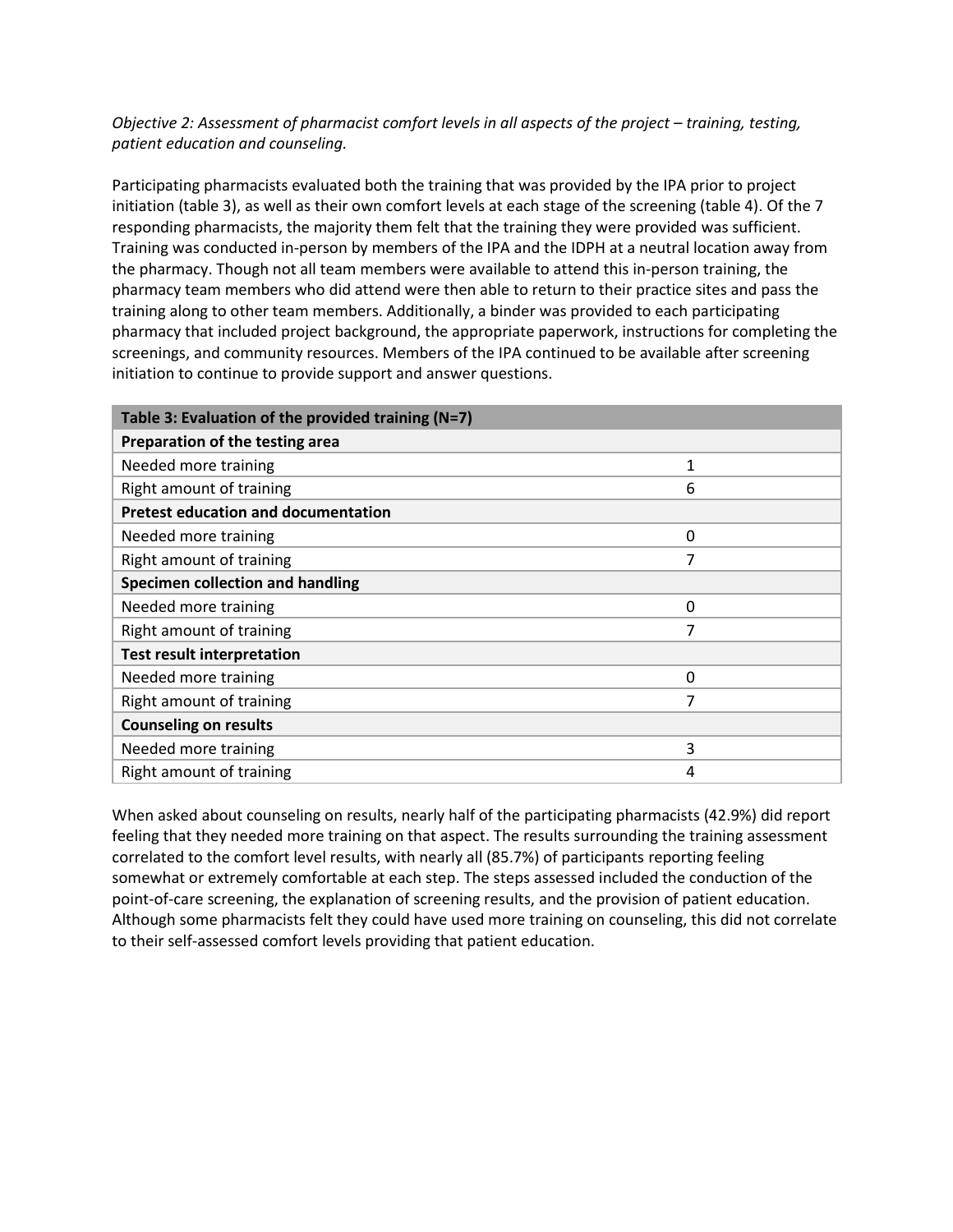| Table 4: Assessment of pharmacist comfort levels. (N=7)  |   |  |  |  |  |
|----------------------------------------------------------|---|--|--|--|--|
| <b>Comfort level: Conducting point-of-care screening</b> |   |  |  |  |  |
| Somewhat uncomfortable                                   |   |  |  |  |  |
| Somewhat comfortable                                     | 4 |  |  |  |  |
| <b>Extremely comfortable</b>                             | 2 |  |  |  |  |
| <b>Comfort level: Explaining results</b>                 |   |  |  |  |  |
| Somewhat uncomfortable                                   |   |  |  |  |  |
| Somewhat comfortable                                     | 4 |  |  |  |  |
| <b>Extremely comfortable</b>                             | 2 |  |  |  |  |
| <b>Comfort level: Providing patient education</b>        |   |  |  |  |  |
| Somewhat uncomfortable                                   |   |  |  |  |  |
| Somewhat comfortable                                     | 5 |  |  |  |  |
| <b>Extremely comfortable</b>                             |   |  |  |  |  |

The correlation between the data above, however, did not correlate with the previous experiences and educations of the participating pharmacists (table 5). Of the seven responding pharmacists, five (71.4%) reported having no prior HIV-focused education. Applicable educations included continuing educations, webinars, self-teachings, or education provided by colleagues. As shown in table 5, one pharmacist reported having some continuing education relating to HIV and one pharmacist reported receiving education from colleagues. Upon further expansion, the education received from colleagues was based on the in-person training provided by the IPA prior to project initiation.

| Table 5: Number of pharmacists reporting prior education and experiences (N=7) |   |  |  |  |
|--------------------------------------------------------------------------------|---|--|--|--|
| <b>HIV-Focused Education</b>                                                   |   |  |  |  |
| None                                                                           | 5 |  |  |  |
| Education from colleagues                                                      |   |  |  |  |
| <b>Continuing Education</b>                                                    |   |  |  |  |
| Point-of-Care Testing Experiences (Select all that apply)                      |   |  |  |  |
| None                                                                           | ς |  |  |  |
| Hgb-A1C                                                                        | ำ |  |  |  |
| <b>INR</b>                                                                     | 3 |  |  |  |
| Rapid Strep                                                                    |   |  |  |  |
| Rapid Influenza                                                                |   |  |  |  |

Regarding previous experiences, 3 out of 7 pharmacists reported having no prior point-of-care testing experiences before the initiation of the IPA HIV Screening project, while some pharmacists reported having multiple types of point-of-care testing experience. This broad range of experiences is like the varying demographics of the participating pharmacists are previously listed.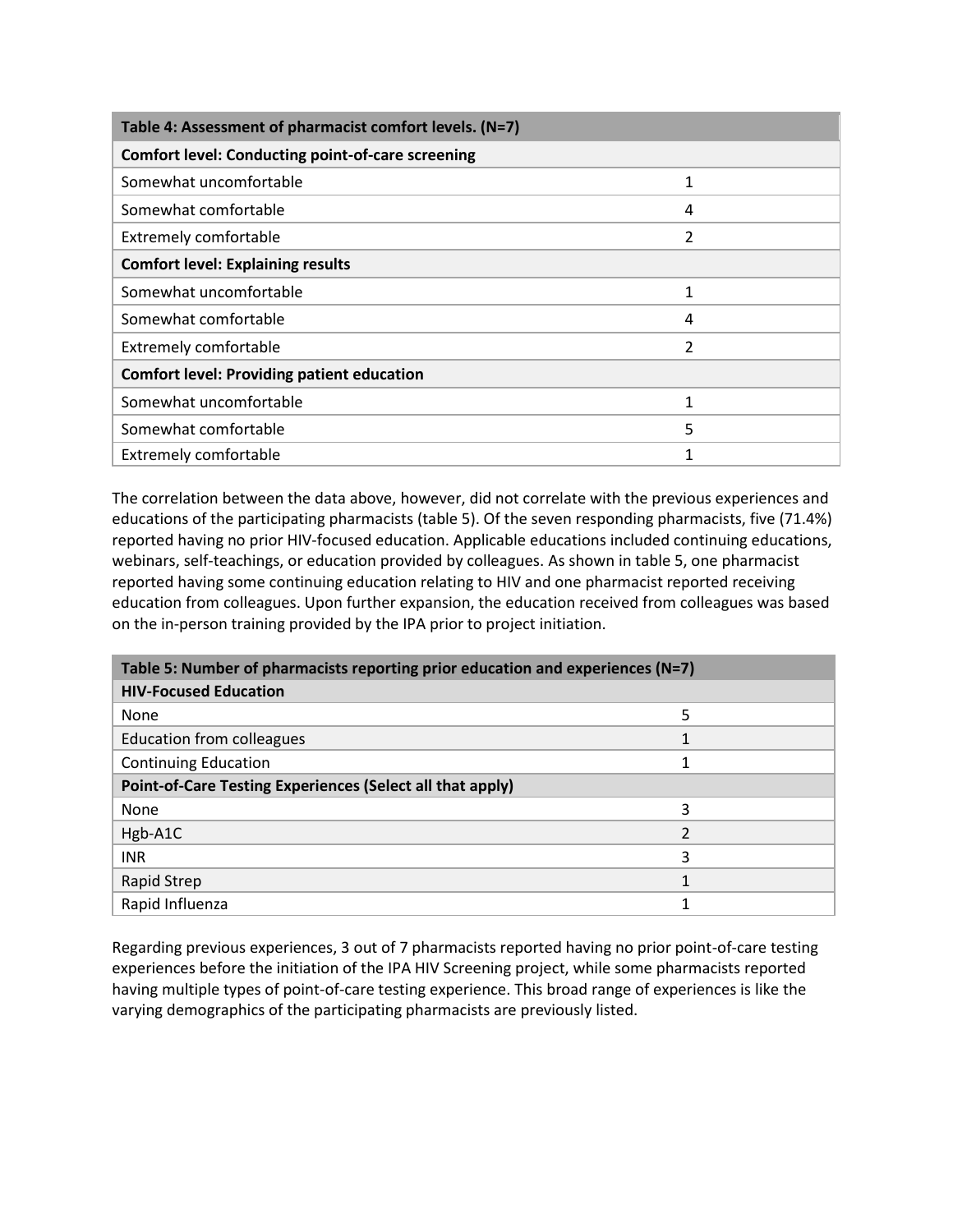#### **Discussion:**

The information gathered relating to both pharmacists' comfort levels and the perceived abilities of their pharmacies to continue to offer point-of-care HIV screening services indicates that this service could not only be continued beyond the completion of the IPA project, but also indicates that community pharmacies could expand this to other point-of-care testing services. Pharmacists of different backgrounds, community settings, and experiences all stepped up to participating in this project and bringing this testing resource to their community. Despite these differences, many of the surveyed pharmacists reported that themselves and their pharmacy team comfortable and capable to provide this screening service. The ability to identify the different backgrounds of the participating pharmacists is important to supporting other pharmacists in their abilities to initiate similar services at their pharmacies.

Though barriers such as marketing, time, and interest were all identified; the surveyed pharmacists did all feel that their pharmacy could overcome those challenges. Utilizing resources provided by the IPA, IDPH, and the CDC, as well as outlets such as local news and social media, community-based pharmacists can spread the knowledge of their abilities to offer the point-of-care screenings at no charge to any members of their communities. Using social media increases likelihood that word of the services would be able to reach beyond the local communities and into areas that may have more limited access to healthcare providers. Pharmacists are in a unique position within their communities that they have the ability and knowledge to significantly expand patients' access to point-of-care testing services such as the HIV screening services. June 27<sup>th</sup> is National HIV Testing Day. The IPA has provided participating pharmacies with additional marketing materials to highlight their abilities to offer these screenings surrounding that. As more and more people are getting vaccinated and becoming more comfortable going back into stores and day-to-day life, this platform is an excellent opportunity to the pharmacies to remind their communities of the services they provide.

One factor that may contributed to patient interest is the stigma that still surrounds HIV. To overcome that, all the pharmacies surveyed reported being able to offer their patients privacy to speak with the pharmacist and conduct the screening. At least one participating pharmacy utilized a secure online scheduler, using only the patients initials, and with instructions to arrive at the pharmacy and ask to speak to the pharmacist in a counseling room. This workflow development added an extra layer of privacy to the patients to make them more comfortable coming in for the screening. If these screening services would be expanded to additional pharmacies, patients would have the option of going to a nearby pharmacy if privacy is a concern of theirs at the local pharmacy.

Additional barriers came in the form of the COVID19 pandemic and vaccination efforts, as both pharmacists' abilities to see patients face-to-face became limited and their schedules became busier. Many community pharmacists stepped up to play a large role in the COVID19 vaccination efforts in their communities. Doing so often limited their available time in the pharmacy as well as their responses to the data collection surveys sent out.

With the recent passing of test-and-treat legislation in Iowa, supporting local pharmacies in their abilities to offer point-of-care screenings has become even more important. Many Americans have easier access to their local pharmacists than they might have to a physician, with the ability to walk in and ask questions or be seen without an appointment. Pharmacists are well equipped to educate patients and the data collected through these surveys has shown that in this setting as well. Based on responses received from the participating pharmacists, indicates that pharmacies can continue to grow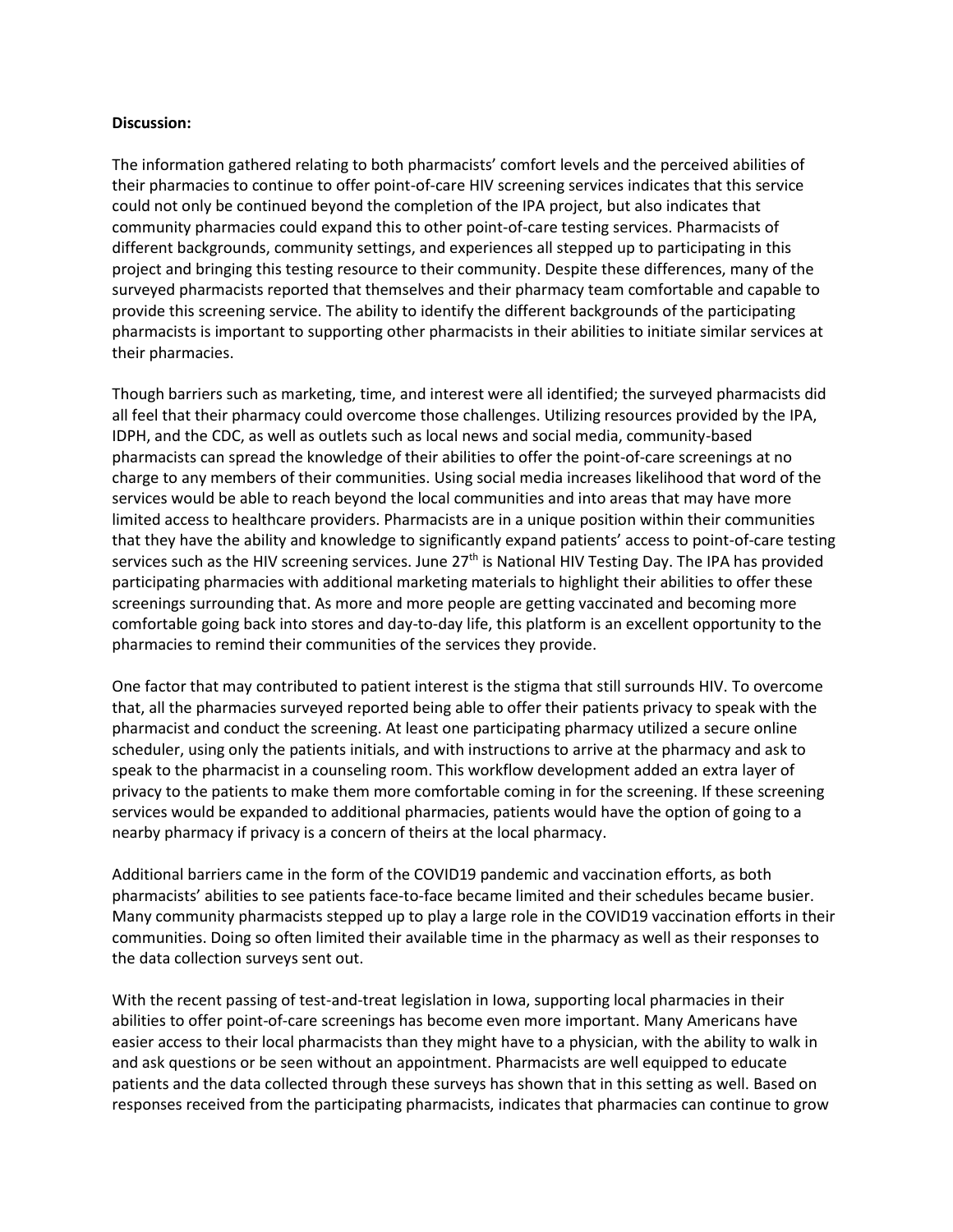and expand these efforts into other pharmacies and to include other services, which will additionally be supported as protocols are created based on the new test and treat legislation.

#### **Conclusion:**

Pharmacists in the community setting are well equipped and fully capable to provide services such as point-of-care HIV screenings to members of their community. As indicated by the current participating pharmacists, they reported feeling comfortable and prepared following a single, in-person, training session provided by the Iowa Pharmacy Association and the Iowa Department of Public Health, despite differences in previous educations and experiences. This is a strong indicator that more pharmacists across the state of Iowa would be well prepared to offer these services in their pharmacy settings as well and allow us to continue to expand patient's access to crucial healthcare services.

Though challenges were identified, the surveyed pharmacies have taken steps to overcome those barriers with the support of the IPA and will continue to do so. The project is being expanded to include Hepatitis C screenings at one pilot pharmacy now. As CDC screening recommendations for hepatitis C have broadened to include everyone over the age of 18 be screened at least once in their lifetime, this is another service that could be incredibly beneficial for communities.

Pharmacists' unique placement and involvement within their communities, as well as their knowledge and skill sets, make them a crucial partner in the expansion of healthcare services. The positive responses received through this survey and the success of the IPA HIV Screening project both support that and support the continued growth of services provided in the community pharmacy setting.

#### **Sources**

- 1. Iowa Pharmacy Association. Community HIV testing policies and procedures: version 1.0.
- 2. Gubbins PO, Klepser ME, Dering-Anderson AM, et al. Point-of-care testing for infectious diseases: opportunities, barriers, and considerations in community pharmacy*. J Am Pharm Assoc.* 2014; 54:163-151. doi: 10.1331/JAPhA.2014.13167
- 3. Weidle PJ, Lecher S, Botts LW, et al. HIV testing in community pharmacies and retail clinics: A model to expand access to screening for HIV infection. *J Am Pharm Assoc.* 2014; 54:486-492. doi: 10.1331/JAPhA.2014.14045
- 4. IDPH Bureau of HIV, STD, and Hepatitis. State of Iowa HIV disease end-of-year 2019 surveillance report. June 2020.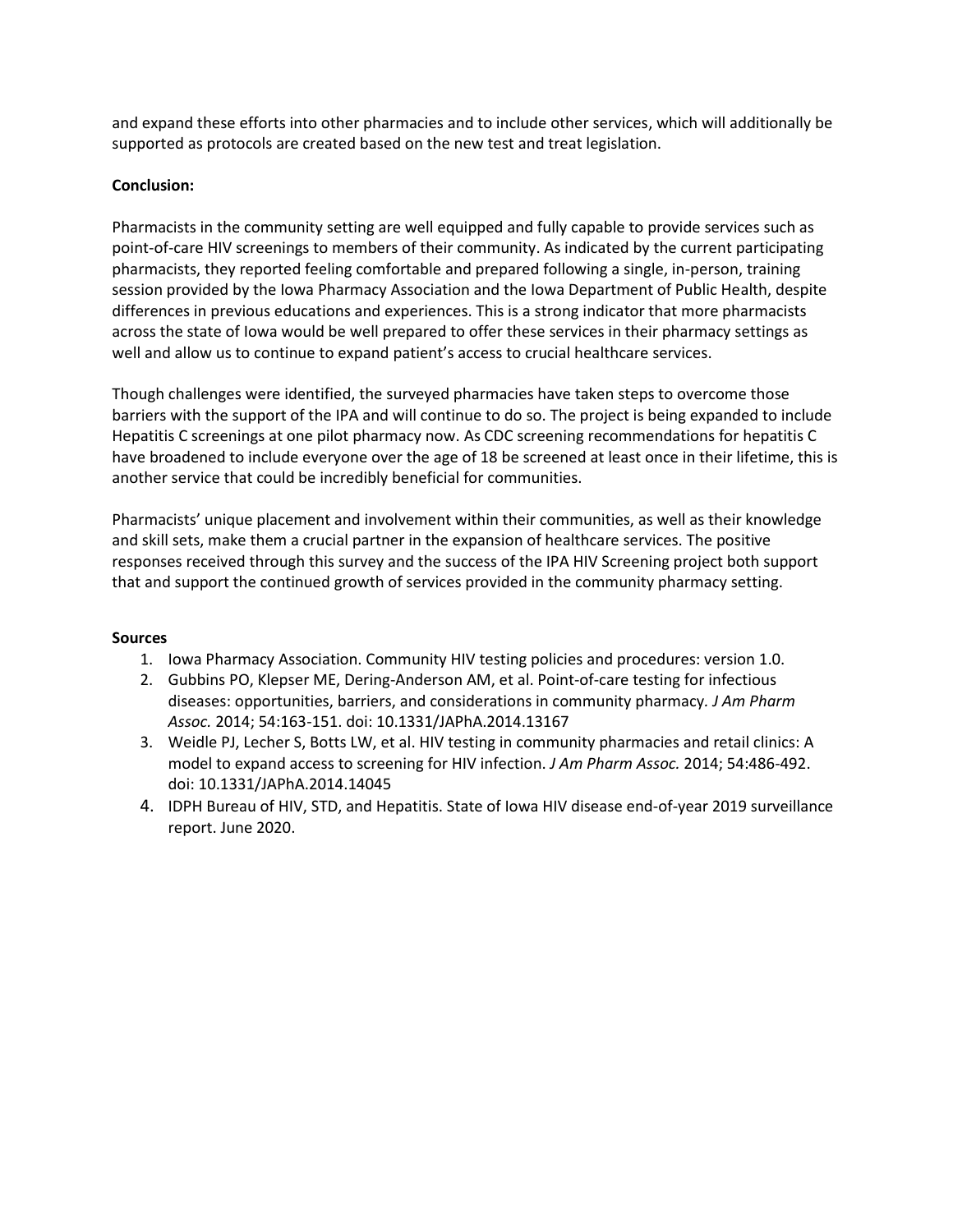**Appendix A: Initial Survey**

## **Point-of-Care HIV Screening in Community Pharmacies**

Thank you for your interest in providing feedback about the Iowa HIV screening in Community Pharmacies initiative through the Iowa Pharmacy Association and the Iowa Department of Public Health.

This evaluation survey is being sent to all pharmacy participants and with a small group, every response is important to understanding what went well and what could be improved as we look to sustain and potentially expand the service.

Your responses are anonymous, and you can skip any items you would rather not answer. If there are any additional questions, please feel free to contact me via email at madison-mcdonald@uiowa.edu or by phone Monday-Friday at Greenwood Pharmacy 319-234-6673 and ask for Madison.

Thank you for your consideration and for engaging with this important service.

**Q1:** Prior to the start of this project with the Iowa Pharmacy Association, what, if any, training specific to HIV treatment, education, or screening had you completed?

#### **Q2:** Please rate the amount of training provided by the IPA for the HIV screening project for the following steps of the screening procedure:

|                                         | Needed more training | Right amount of training | Too much training |
|-----------------------------------------|----------------------|--------------------------|-------------------|
| Preparation of the testing<br>area      |                      |                          |                   |
| Pre-test education and<br>documentation |                      |                          |                   |
| Specimen collection and<br>handling     |                      |                          |                   |
| Test result interpretation              |                      |                          |                   |
| Counseling on results                   |                      |                          |                   |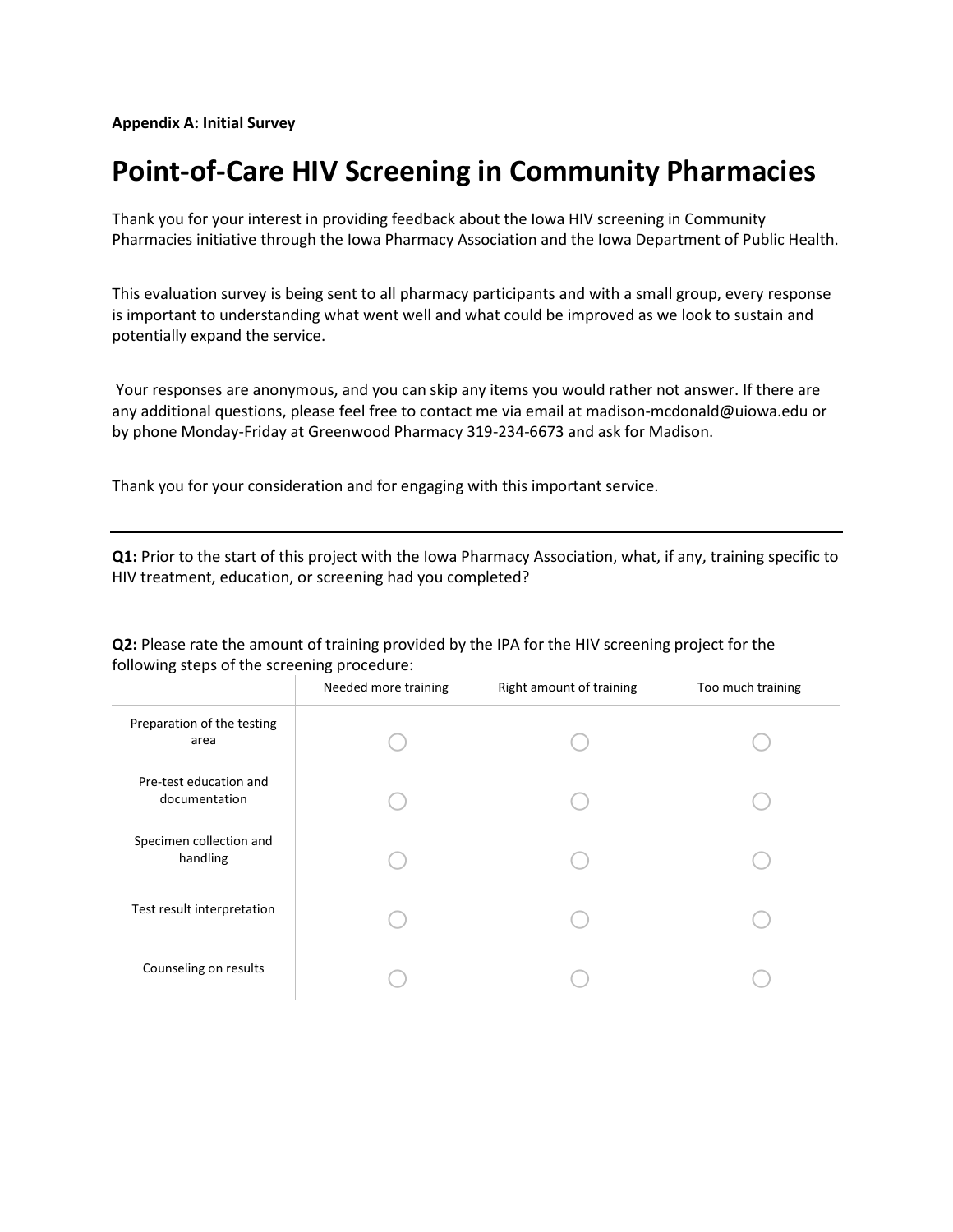### Q3: Please describe your pharmacy's ability to complete the following at the beginning of the project:

|                                                                 | Strongly agree | Somewhat agree | Neither agree nor<br>disagree | Somewhat<br>disagree | Strongly disagree |
|-----------------------------------------------------------------|----------------|----------------|-------------------------------|----------------------|-------------------|
| Fully able to fit screening<br>into pharmacy workflow           |                |                |                               |                      |                   |
| Fully able to offer patients<br>privacy during scheduling       |                |                |                               |                      |                   |
| Fully able to offer patients<br>privacy during the<br>screening |                |                |                               |                      |                   |
| Fully able to market<br>screening services                      |                |                |                               |                      |                   |

#### **Q4:** Please describe your pharmacy's ability to complete the following at the current stage of the project:  $\pm$

|                                                                 | Strongly agree | Somewhat agree | Neither agree nor<br>disagree | Somewhat<br>disagree | Strongly disagree |
|-----------------------------------------------------------------|----------------|----------------|-------------------------------|----------------------|-------------------|
| Fully able to fit screening<br>into pharmacy workflow           |                |                |                               |                      |                   |
| Fully able to offer patients<br>privacy during scheduling       |                |                |                               |                      |                   |
| Fully able to offer patients<br>privacy during the<br>screening |                |                |                               |                      |                   |
| Fully able to market<br>screening services                      |                |                |                               |                      |                   |

#### **Q5:** Please describe your personal comfort level for the following:

|                                                                            | Extremely<br>comfortable | Somewhat<br>comfortable | Neither<br>comfortable nor<br>uncomfortable | Somewhat<br>uncomfortable | Extremely<br>uncomfortable |
|----------------------------------------------------------------------------|--------------------------|-------------------------|---------------------------------------------|---------------------------|----------------------------|
| Conducting point-of-care<br>screenings                                     |                          |                         |                                             |                           |                            |
| Explaining the results of<br>each screening                                |                          |                         |                                             |                           |                            |
| Providing patient<br>education before, during,<br>and after each screening |                          |                         |                                             |                           |                            |

**Q6:** To date, how many total point-of-care HIV screenings has your location completed?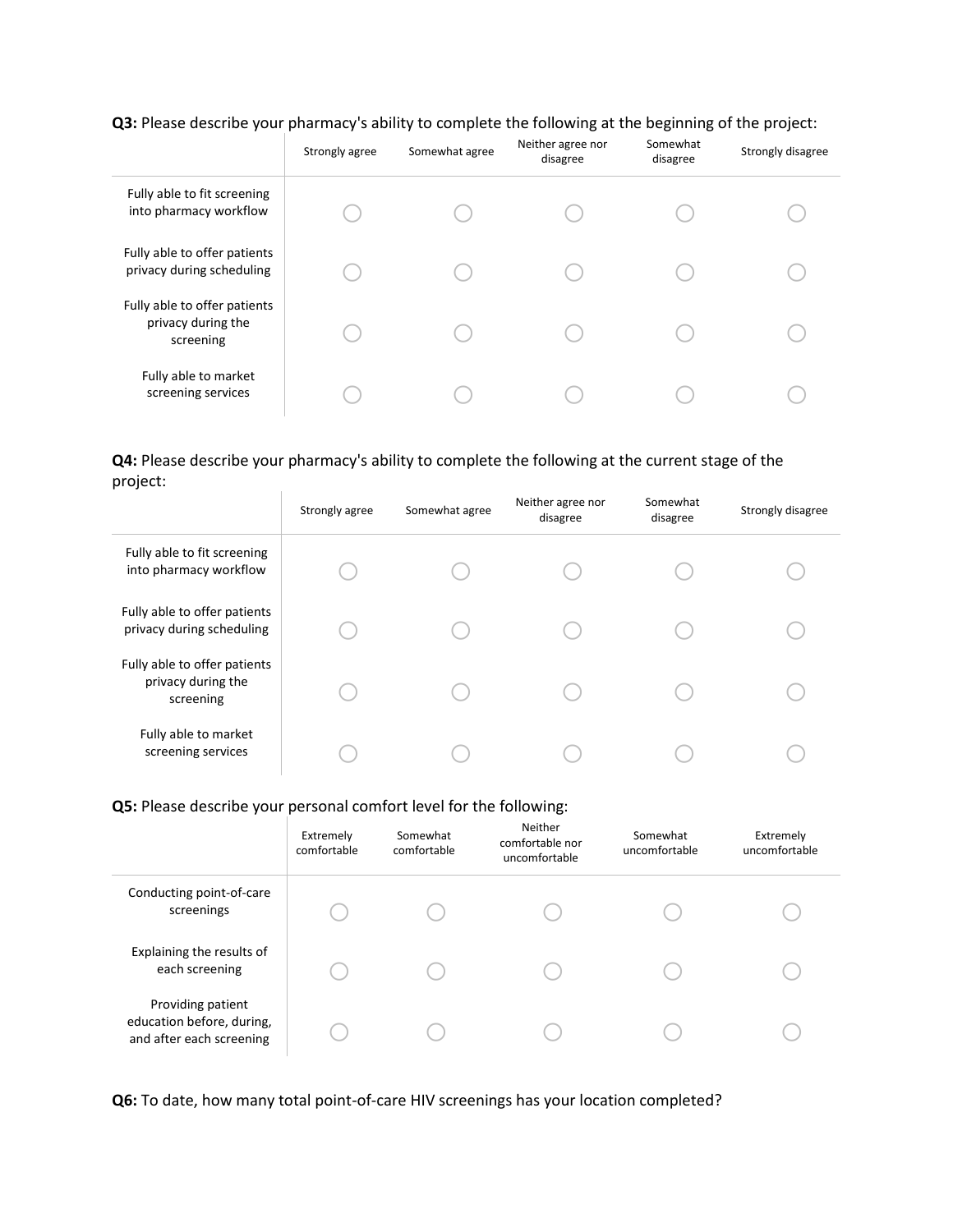**Q7:** To date, how many reactive point-of-care HIV screenings has your location completed?

|                                            | <5 minutes | 5-10 minutes | 11-20 minutes | >20 minutes |
|--------------------------------------------|------------|--------------|---------------|-------------|
| Pre-test education<br>and documentation    |            |              |               |             |
| Test set up                                |            |              |               |             |
| Specimen collection<br>and test completion |            |              |               |             |
| Test result<br>interpretation              |            |              |               |             |
| Post-test education                        |            |              |               |             |

**Q8:** On average, how long has each step of the point-of-care screening taken to complete?

**Q9:** Prior to initiation of the HIV screening project, what types of point-of-care testing do you have experience with?

- □ Hemoglobin A1C Monitoring
- **INR Monitoring**
- □ Rapid Strep Test
- Influenza Test
- □ Covid-19 Test
- $\Box$  No prior point-of-care testing
- $\Box$  Other:

**Q10:** In which of the following areas, have you had challenges to completing point-of-care HIV screenings?

- □ Advertising/Marketing of the screening
- □ Access to testing kits
- $\Box$  Pharmacist time for appointments
- $\Box$  Storage of Testing kits
- □ Ability to offer patient privacy
- $\Box$  Providing patient education
- Other: \_\_\_\_\_\_\_\_\_\_\_\_\_\_\_\_\_\_\_\_\_\_\_\_\_\_\_\_\_\_\_\_\_\_\_\_\_\_\_\_\_\_\_\_\_\_\_\_
- **Q11:** What degree(s) do you hold?

**Q12:** What is your title/position at your current place of employment?

**Q13:** For how many years have you worked in the community pharmacy setting?